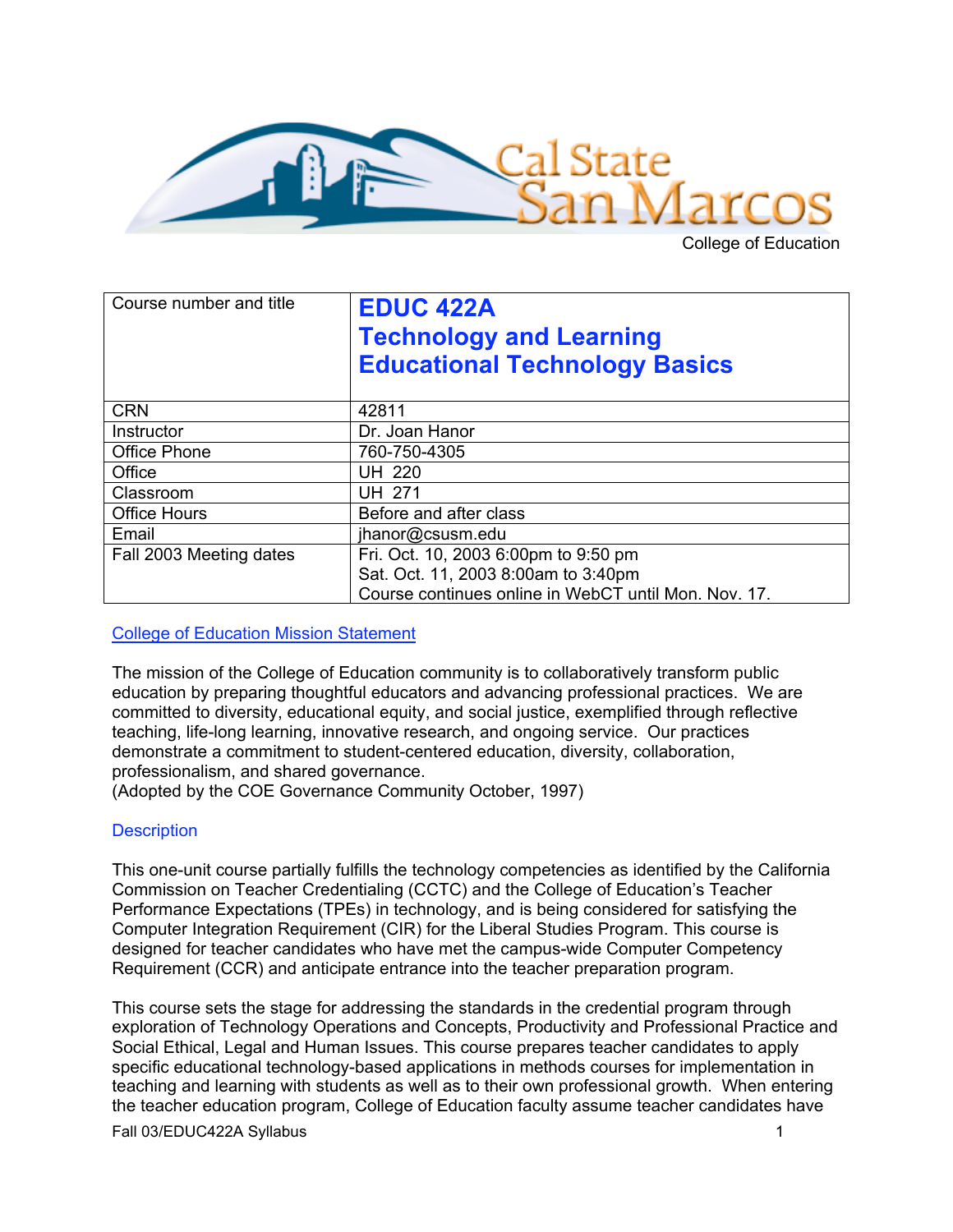competency in the applications covered in this course, and, therefore, will make assignments requiring teacher candidates to apply these skills. Students are required to complete the additional two one-unit technology components of 494 in addition to successful completion of this course or provide evidence through the waiver process posted on the College of Education web site.

## Teacher Performance Expectation (TPE) Competencies

This course is designed to help teachers seeking the Multiple and Single Subjects Credential to develop the skills, knowledge, and attitudes necessary to assist schools and districts in implementing an effective program for all students. The successful candidate will be able to merge theory and practice in order to realize a comprehensive and extensive educational program for all students. The following TPEs are addressed in this course:

Primary Emphasis TPE 14 CSUSM Educational Technology (Based on ISTE NETS: see below)

Secondary Emphasis TPE 4 - Making Content Accessible TPE 5 - Student Engagement TPE 6 - Developmentally Appropriate Teaching Practices TPE 7 - Teaching English Language Learners TPE 12 - Professional, legal and ethical TPE 13 - Professional Growth

National Educational Technology Standards for Teachers (NETS-T)

Teaching Performance Expectation (TPE 14) is based on ISTE NETS (See http://www.iste.org)/for detailed information). This course focuses on ISTE NETS I, V, and VI:

## I. TECHNOLOGY OPERATIONS AND CONCEPTS.

Teachers demonstrate a sound understanding of technology operations and concepts. Teachers:

- A. Demonstrate introductory knowledge, skills, and understanding of concepts related to technology (as described in the ISTE National Education Technology Standards for Students).
- B. Demonstrate continual growth in technology knowledge and skills to stay abreast of current and emerging technologies.

## V. PRODUCTIVITY AND PROFESSIONAL PRACTICE.

Teachers use technology to enhance their productivity and professional practice. Teachers:

- A. Use technology resources to engage in ongoing professional development and lifelong learning.
- B. Continually evaluate and reflect on professional practice to make informed decisions regarding the use of technology in support of student learning.
- C. Apply technology to increase productivity.
- D. Use technology to communicate and collaborate with peers, parents, and the larger community in order to nurture student learning.

VI. SOCIAL, ETHICAL, LEGAL, AND HUMAN ISSUES.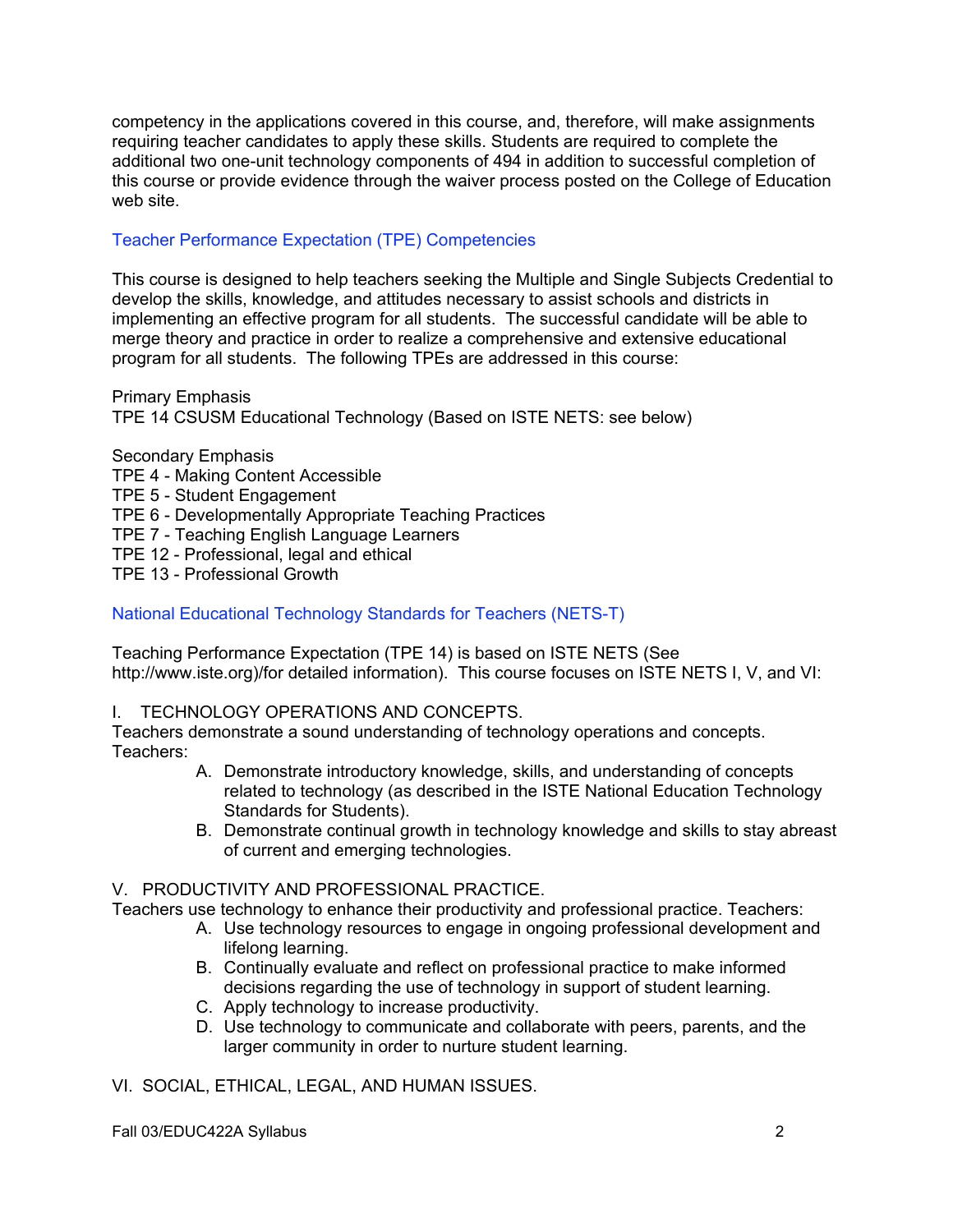Teachers understand the social, ethical, legal, and human issues surrounding the use of technology in PK-12 schools and apply those principles in practice. Teachers:

- A. Model and teach legal and ethical practice related to technology use.
- B. Apply technology resources to enable and empower learners with diverse backgrounds, characteristics, and abilities.
- C. Identify and use technology resources that affirm diversity.
- D. Promote safe and healthy use of technology resources.
- E. Facilitate equitable access to technology resources for all students.

#### Course Objectives

Teacher candidates will demonstrate competency in:

A. Meeting the ISTE standards I, V, and VI outlined above;

#### **Prerequisites**

The prerequisite for this course is completion of the campus-wide computer competency requirement. This can be fulfilled by successful completion of one of the following:

Taking the CSUSM CCR assessment or equivalent course OR

Completion of an approved computer literacy course at the community college level.

### Required Texts

- A. One zip disk or a key-drive
- B. At least two CD-R or CD-RW
- C. Shelley & Cashman . 2002. *Teachers Discovering Computers: Integrating Technology into the Classroom (2nd edition)* Boston, MA: Course Technology.
- This is a resource text that contains skill building information in the context of how a teacher can use the skills in teaching. There is a very information-rich, publisher-provided Web site associated with the text that provides additional practice and links to other resources. Supporting Web site: http://www.scsite.com/tdc2/-D. ISTE, *Connecting Curriculum and Technology*

This volume is produced by the International Society for Technology in Education. It contains the educational technology standards for students at all levels as well as sample lessons on how that standards can be implemented in teaching content. This book will be referred to in other CSUSM-COE courses. Supporting Web site http://www.iste.org-/

In order to successfully complete this course, the assignments must be completed at an acceptable level noted on assignment rubrics. In addition to the assignments described below, performance assessment on the teacher candidate's ability to perform tasks using the software will be assessed. Because the content of this course contributes to passage of multiple TPEs, successful completion is imperative. Failure to successfully complete this course will prohibit a teacher candidate from continuing in the program beyond the first semester. The percentage of weight of each assignment is noted next to the description of the topic.

### COE Attendance Policy

*Due to the dynamic and interactive nature of courses in the College of Education, all students are expected to attend all classes and participate actively. At a minimum, students must attend more than 80% of class time, or s/he may not receive a passing grade for the course at the discretion of the instructor. Individual instructors may adopt more stringent attendance*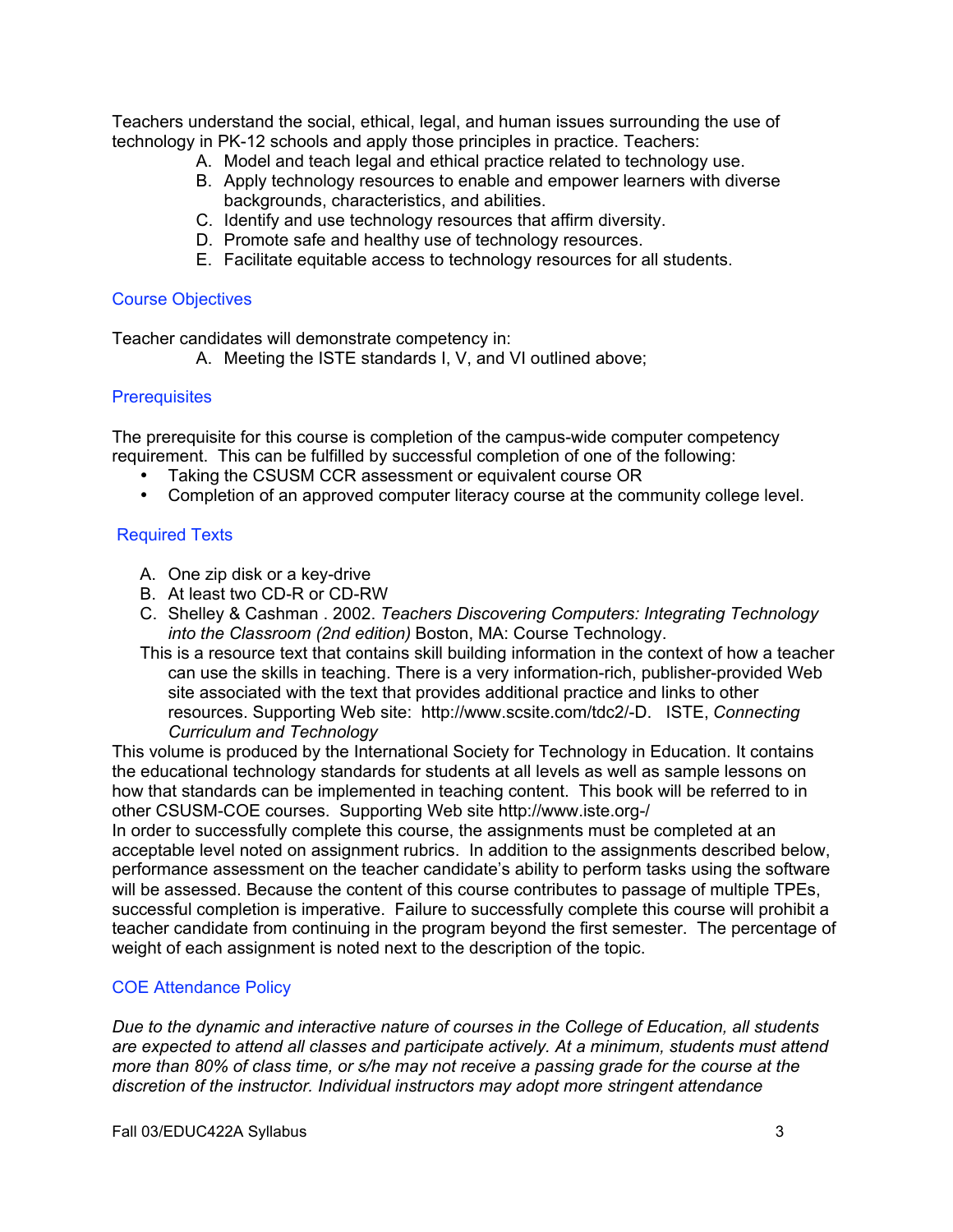*requirements. Should the student have extenuating circumstances, s/he should contact the instructor as soon as possible.*

A good student is one who adheres to standards of dependability and promptness. If more than thirty minutes of class sessions are missed or there is tardiness (or leave early) the teacher candidate cannot receive an A. If more than two hours are missed the grade earned cannot exceed a C. Late assignments will be penalized by a 10% deduction in points for each weekday late. After one week, late assignments receive no credit. If extraordinary circumstances occur, please make an appointment with the instructor. Remember that communication is the key to success.

## Plagiarism and Cheating

Please be sure to read and understand the university policy on plagiarism and cheating, as it will be strictly enforced. Academic dishonestly will not be tolerated and will result in a failing grade for this course and will be reported to the University.

## Authorization to Teach English Language Learners

The CSUSM credential program has been specifically designed to prepare teachers for the diversity of languages often encountered in California public school classrooms. The authorization to teach English learners is met through the infusion of content and experiences within the credential program as well as additional coursework. Students successfully completing this program receive a credential with authorization to teach English learners. (Approved by CCTC in SB2042 Program Standards, August 2002)

## Disabled Student Services

Students with disabilities who require academic accommodations must be approved for services by providing appropriate and recent documentation to the Office of Disabled Student Services (DSS). This office is located in Craven Hall 5205 and can be contacted by phone at (760)750- 4905, or TDD (760)750-4909. Students authorized by DSS to receive accommodations should meet with the instructor during office hours or by appointment.

| Assignment      | Description                                                                                                                                                                                                                                | Due Date | Percent<br>of Grade |
|-----------------|--------------------------------------------------------------------------------------------------------------------------------------------------------------------------------------------------------------------------------------------|----------|---------------------|
| Database        | Students will use a database tool to input and<br>organize information. A report will be generated to<br>document skills with this tool.                                                                                                   | 10/10    | 5                   |
| <b>Backflip</b> | This web-based resource/tool allows the user to<br>organize and manage online resources for projects<br>and courses. This tool will allow teacher candidates to<br>continue to organize resources throughout their<br>program experiences. | 10/11    | 5                   |
| <b>CTAP</b>     | This assessment provides teacher candidates with a<br>look at their skills at the beginning of the course and a<br>comparison of the growth in technology skills at the                                                                    | 10/15    | 5                   |

# **EDUC 422A Course Assignments and Weight for Course Grades**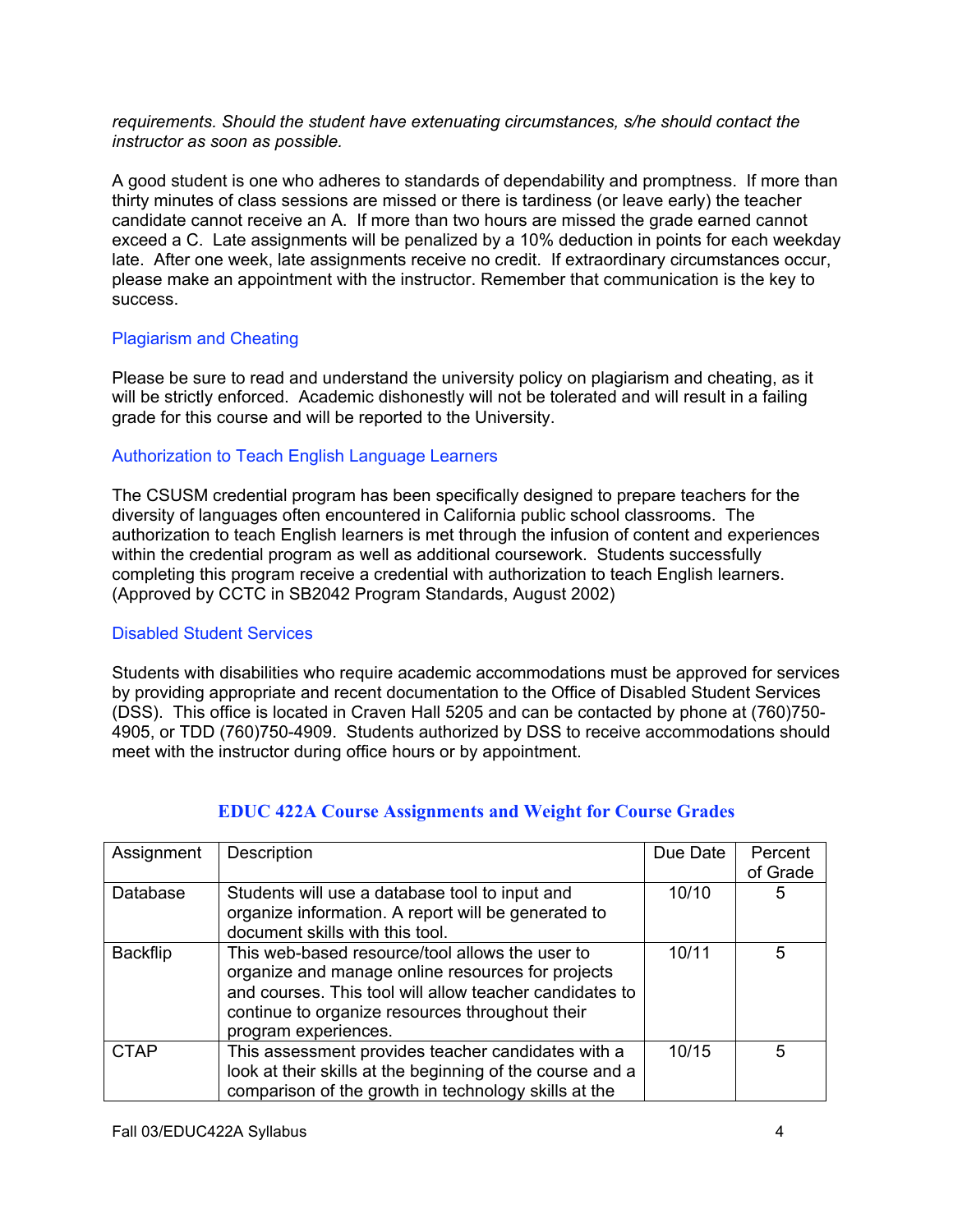|                                  | end of the course. Charts available following the<br>assessment will be submitted.                                                                                                                                                                                                                                                                           |       |    |
|----------------------------------|--------------------------------------------------------------------------------------------------------------------------------------------------------------------------------------------------------------------------------------------------------------------------------------------------------------------------------------------------------------|-------|----|
| Intro Letter                     | The purpose of this assignment is for students to<br>introduce themselves and demonstrate the ability to<br>use a word processor including a variety of<br>formatting.                                                                                                                                                                                       | 10/15 | 5  |
| Internet                         | This assignment provides an opportunity for students<br>to explore educational web sites and resources and<br>complete tasks offering investigations with available<br>resources and information. Students will complete a<br>word processing document with responses to<br>activities. Students will also explore search<br>techniques and web-based email. | 10/22 | 5  |
| Newsletter                       | Create an appealing, newsworthy, and interesting<br>newsletter for parents with information about your<br>classroom. Use of graphics, content and layout will be<br>considered and assessed. Teacher candidates will<br>use a rubric to provide feedback to classmates during<br>a class meeting.                                                            | 10/22 | 15 |
| Quiz                             | An assessment of skills and knowledge from readings<br>and class activities following the first half of the<br>session.                                                                                                                                                                                                                                      | 10/29 | 10 |
| PowerPoint                       | Students will create a three slides project using<br>special features of the program and content related to<br>a topic from the CA content standards.                                                                                                                                                                                                        | 10/29 | 10 |
| Spreadsheet                      | This activity provides an opportunity for students to<br>use a spreadsheet in a variety of ways to organize<br>and present information. Various tasks provide an<br>opportunity for teacher candidates to reflect on<br>educational appropriate uses of a spreadsheet tool<br>and differentiate between various tools for organizing<br>information.         | 11/5  | 10 |
| Copyright                        | Includes copyright quiz and submitting reflections to<br>WebCT Copyright Forum. The purpose of this<br>assignment is to become familiar with fair use and<br>copyright laws. Students will share their learning after<br>becoming knowledgeable about various issues<br>related to ISTE NETS for Teachers, Standard VI.                                      | 11/12 | 10 |
| Journal                          | Students reflect on course readings and activities<br>from the textbook website that supports concepts<br>related to the ISTE standards. Entries are made to<br>the journal weekly throughout the course and are<br>submitted at midcourse and at the end of the course.                                                                                     | 11/17 | 10 |
| Attendance<br>&<br>Participation | Teacher candidates are expected to have a positive<br>disposition toward teaching and learning. They should<br>help each other and create a positive classroom<br>environment for everyone. This means having a<br>positive attitude in class, being on time and actively<br>engaged in discussions and activities both in class<br>and online.              |       | 10 |